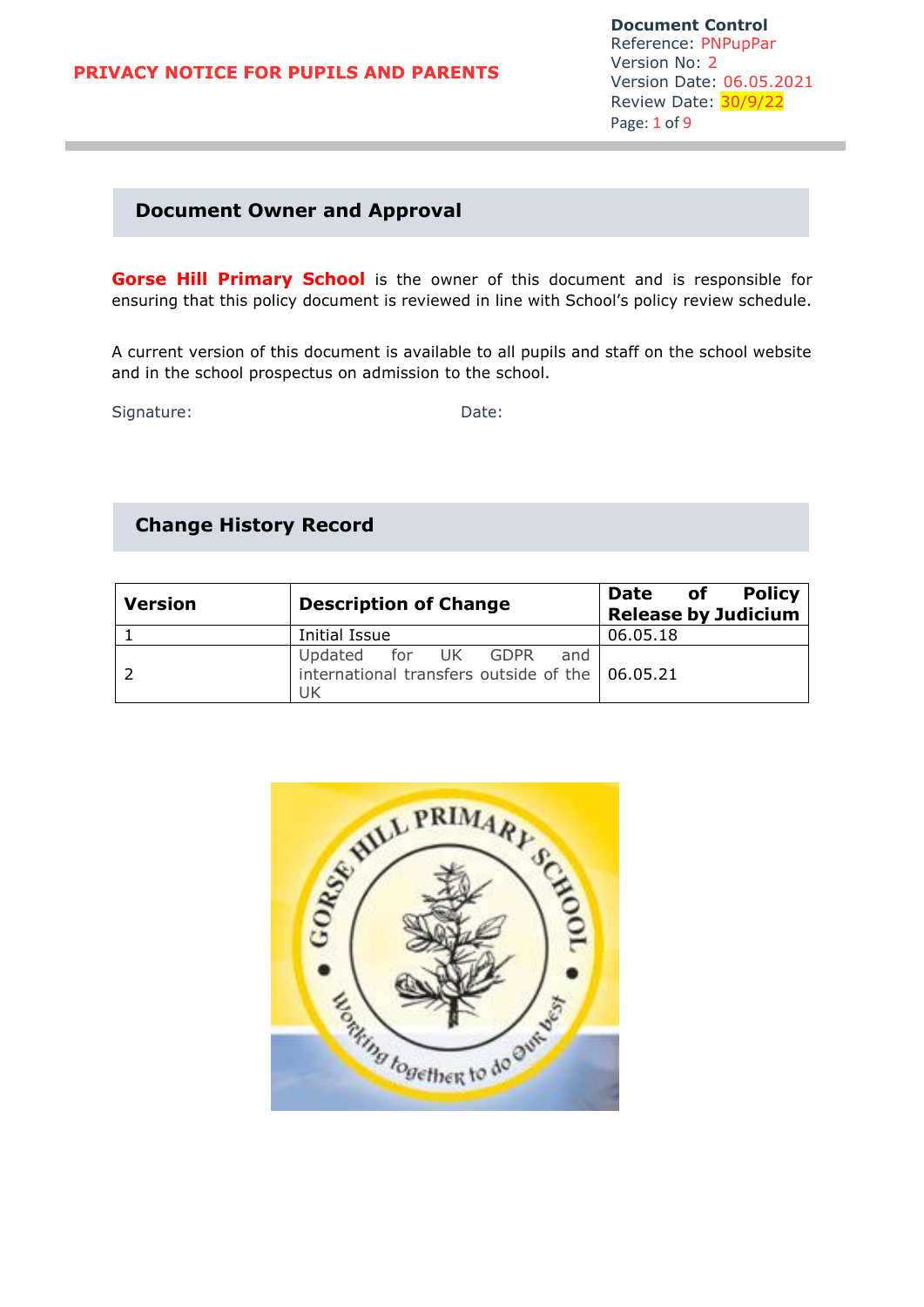This privacy notice describes how we collect and use personal information about pupils, in accordance with the UK General Data Protection Regulation (UK GDPR), section 537A of the Education Act 1996 and section 83 of the Children Act 1989.

Following Brexit, Regulation (EU) 2016/679, General Data Protection Regulation (GDPR) is retained EU law and known as UK GDPR. The UK GDPR sits alongside an amended version of the Data Protection Act 2018 that relate to general personal data processing, powers of the Information Commissioner and sanctions and enforcement. The GDPR as it continues to apply in the EU is known as EU GDPR.

# **Who Collects This Information**

**Gorse Hill Primary School** is a "data controller." This means that we are responsible for deciding how we hold and use personal information about pupils and parents.

# **Categories of Pupil Information We Collect, Process, Hold and Share**

We may collect, store and use the following categories of personal information about you:

- Personal information such as name, pupil number, date of birth, gender and contact information;
- Emergency contact and family lifestyle information such as names, relationship, phone numbers and email addresses;
- Characteristics (such as ethnicity, language, nationality, country of birth and free school meal eligibility);
- Attendance details (such as sessions attended, number of absences and reasons for absence);
- Performance and assessment information;
- Behavioural information (including exclusions);
- Special educational needs information;
- Relevant medical information;
- Special categories of personal data (including [biometric data, ethnicity, relevant medical information, special educational needs information]);
- Information about the use of our IT, communications and other systems, and other monitoring information;
- [Financial details];
- Recordings of pupils and/or parents from the School's video conferencing platform;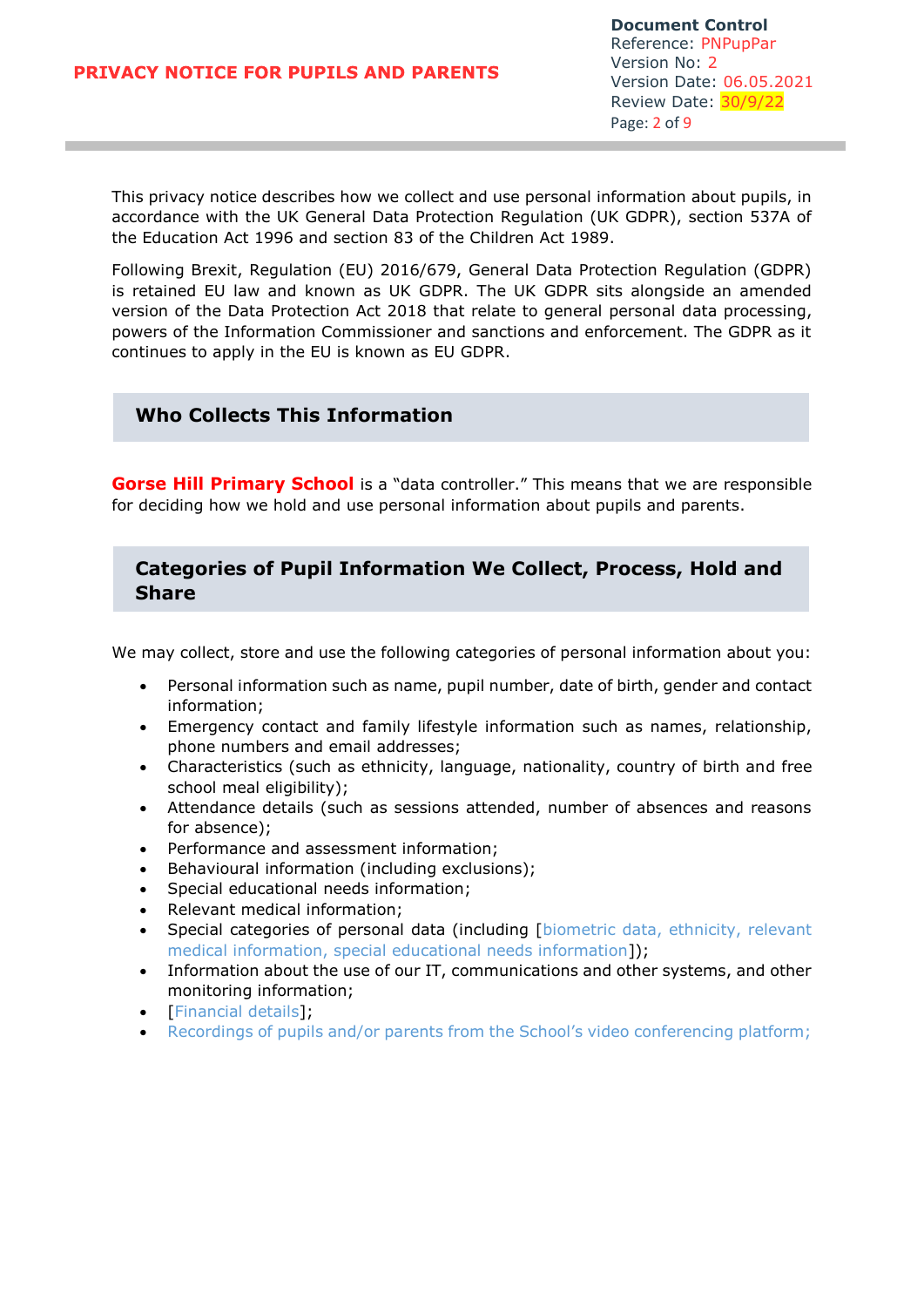## **Collecting this Information**

Whilst the majority of information you provide to us is mandatory, some of it is provided to us on a voluntary basis. In order to comply with the UK General Data Protection Regulation, we will inform you whether you are required to provide certain pupil information to us or if you have a choice in this.

It is important that the personal information we hold about you is accurate and current. Please keep us informed if your personal information changes during your working relationship with us.

# **How We Use Your Personal Information**

We hold pupil data and use it for:

- Pupil selection (and to confirm the identity of prospective pupils and their parents);
- Providing education services and extra-curricular activities to pupils, and monitoring pupils' progress and educational needs;
- Informing decisions such as the funding of schools;
- Assessing performance and to set targets for schools;
- Safeguarding pupils' welfare and providing appropriate pastoral (and where necessary medical) care;
- Support teaching and learning;
- Giving and receive information and references about past, current and prospective pupils, and to provide references to potential employers of past pupils;
- Managing internal policy and procedure;
- Enabling pupils to take part in assessments, to publish the results of examinations and to record pupil achievements;
- To carry out statistical analysis for diversity purposes;
- Legal and regulatory purposes (for example child protection, diversity monitoring and health and safety) and to comply with legal obligations and duties of care;
- Enabling relevant authorities to monitor the school's performance and to intervene or assist with incidents as appropriate;
- Monitoring use of the school's IT and communications systems in accordance with the school's IT security policy;
- Making use of photographic images of pupils in school publications, on the school website and on social media channels;
- Security purposes; and
- Where otherwise reasonably necessary for the school's purposes, including to obtain appropriate professional advice and insurance for the school.
- [To provide support to pupils after they leave the school]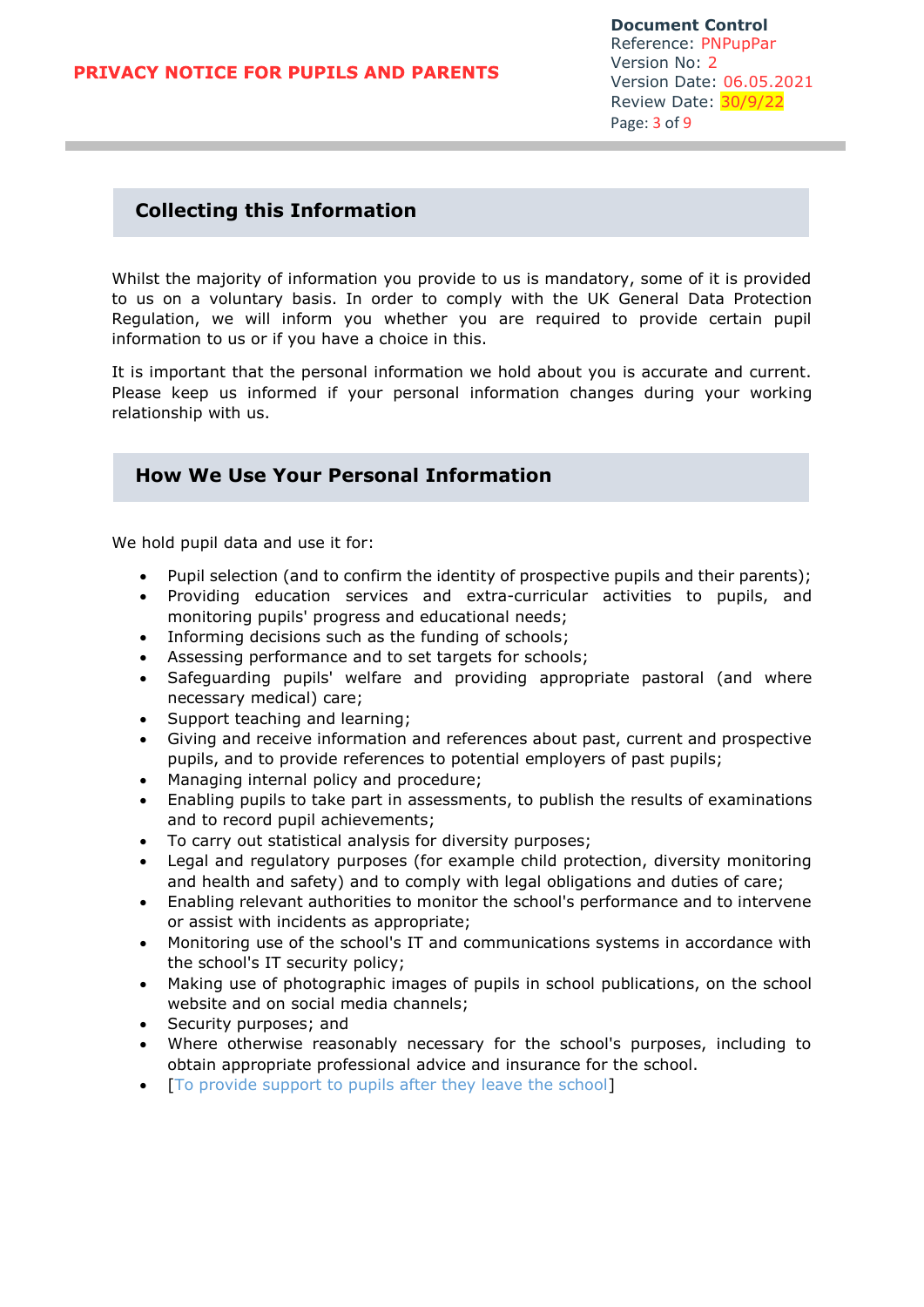## **The Lawful Bases on which we use this Information**

We will only use your information when the law allows us to. Most commonly, we will use your information in the following circumstances:

- Consent: the individual has given clear consent to process their personal data for a specific purpose;
- Contract: the processing is necessary for a contract with the individual;
- Legal obligation: the processing is necessary to comply with the law (not including contractual obligations);
- Vital interests: the processing is necessary to protect someone's life.
- Public task: the processing is necessary to perform a task in the public interest or for official functions, and the task or function has a clear basis in law; and
- The Education Act 1996: for Departmental Censuses 3 times a year. More information can be found at: [https://www.gov.uk/education/data-collection-and](https://www.gov.uk/education/data-collection-and-censuses-for-schools)[censuses-for-schools.](https://www.gov.uk/education/data-collection-and-censuses-for-schools)

We need all the categories of information in the list above primarily to allow us to comply with legal obligations. Please note that we may process information without knowledge or consent, where this is required or permitted by law.

# **Sharing Data**

We may need to share your data with third parties where it is necessary. There are strict controls on who can see your information. We will not share your data if you have advised us that you do not want it shared unless it's the only way we can make sure you stay safe and healthy or we are legally required to do so.

We share pupil information with:

- the Department for Education (DfE) on a statutory basis under section 3 of The Education (Information About Individual Pupils) (England) Regulations 2013;
- Ofsted:
- Other Schools that pupils have attended/will attend;
- NHS;
- Welfare services (such as social services);
- Law enforcement officials such as police, HMRC;
- Local Authority Designated Officer;
- Professional advisors such as lawyers and consultants;
- Support services (including insurance, IT support, information security);
- Providers of learning software such as [e.g. Time Tables Rockstar, Edukey, Target Tracker] and;
- The Local Authority.

Information will be provided to those agencies securely or anonymised where possible.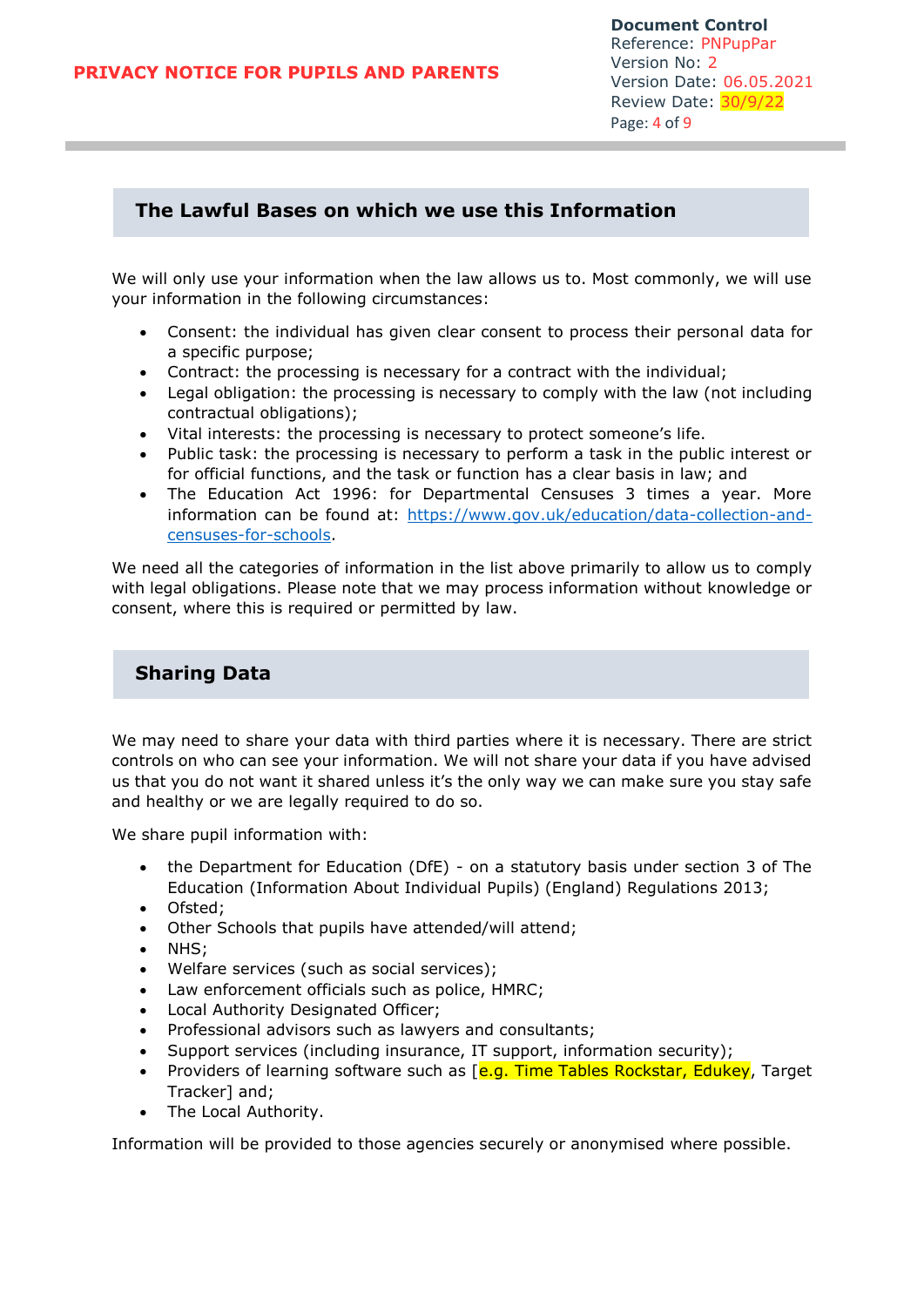**Document Control** Reference: PNPupPar Version No: 2 Version Date: 06.05.2021 Review Date: 30/9/22 Page: 5 of 9

The recipient of the information will be bound by confidentiality obligations, we require them to respect the security of your data and to treat it in accordance with the law.

We may transfer your personal information outside the UK and the EU. If we do, you can expect a similar degree of protection in respect of your personal information.

We do not share information about our pupils with anyone without consent unless

#### **Why we Share this Information**

otherwise required by law.

For example, we share students' data with the DfE on a statutory basis which underpins school funding and educational attainment. To find out more about the data collection requirements placed on us by the DfE please go to https://www.gov.uk/education/datacollection-and-censuses-for-schools.

#### **Storing Pupil Data**

The School keep information about pupils on computer systems and sometimes on paper.

Except as required by law, the School only retains information about pupils for as long as necessary in accordance with timeframes imposed by law and our internal policy.

Full details on how long we keep personal data for is set out in our data retention policy, this can be found on the school's website.

#### **Automated Decision Making**

Automated decision making takes place when an electronic system uses personal information to make a decision without human intervention. We are allowed to use automated decision making in limited circumstances.

Pupils will not be subject to automated decision-making, unless we have a lawful basis for doing so and we have notified you.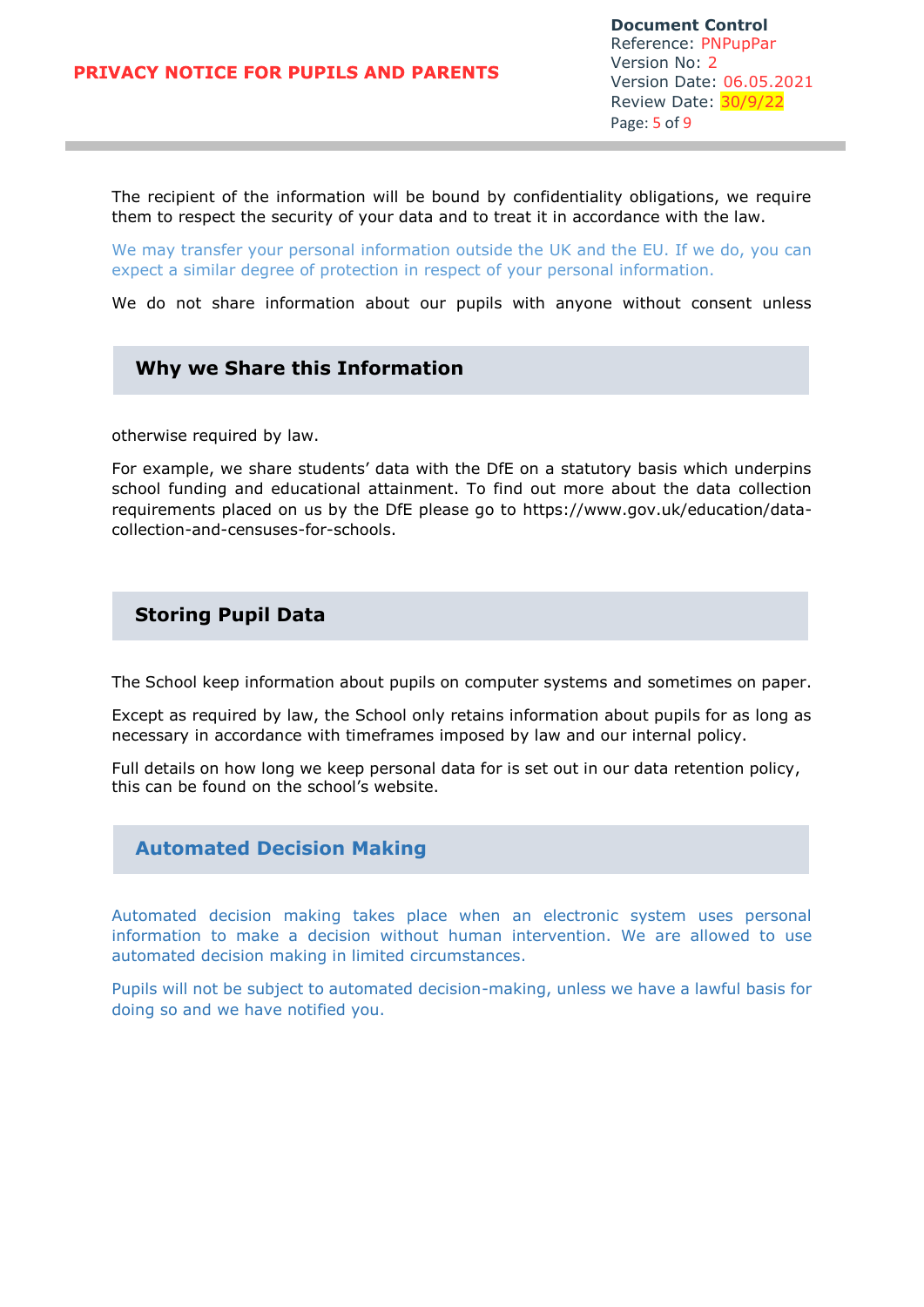**Document Control** Reference: PNPupPar Version No: 2 Version Date: 06.05.2021 Review Date: 30/9/22 Page: 6 of 9

### **Retention Periods**

Except as otherwise permitted or required by applicable law or regulation, the School only retains personal data for as long as necessary to fulfil the purposes they collected it for, as required to satisfy any legal, accounting or reporting obligations, or as necessary to resolve disputes.

Information about how we retain information can be found in our Data Retention policy. This document can be found on the school's website.

### **Security**

We have put in place measures to protect the security of your information (i.e. against it being accidentally lost, used or accessed in an unauthorised way).

The NPD is owned and managed by the Department for Education and contains information about pupils in schools in England. It provides invaluable evidence on educational performance to inform independent research, as well as studies commissioned by the Department. It is held in electronic format for statistical purposes. This information is securely collected from a range of sources including schools, local authorities and awarding bodies.

We are required by law, to provide information about our pupils to the DfE as part of statutory data collections such as the school census and early years' census. Some of this information is then stored in the NPD. The law that allows this is the Education (Information About Individual Pupils) (England) Regulations 2013.

To find out more about the NPD, go to [https://www.gov.uk/government/publications/national-pupil-database-user-guide-and](https://www.gov.uk/government/publications/national-pupil-database-user-guide-and-supporting-information)[supporting-information.](https://www.gov.uk/government/publications/national-pupil-database-user-guide-and-supporting-information)

The department may share information about our pupils from the NPD with third parties who promote the education or well-being of children in England by:

- conducting research or analysis
- producing statistics
- providing information, advice or guidance

The Department has robust processes in place to ensure the confidentiality of our data is maintained and there are stringent controls in place regarding access and use of the data. Decisions on whether DfE releases data to third parties are subject to a strict approval process and based on a detailed assessment of:

- who is requesting the data
- the purpose for which it is required
- the level and sensitivity of data requested: and
- the arrangements in place to store and handle the data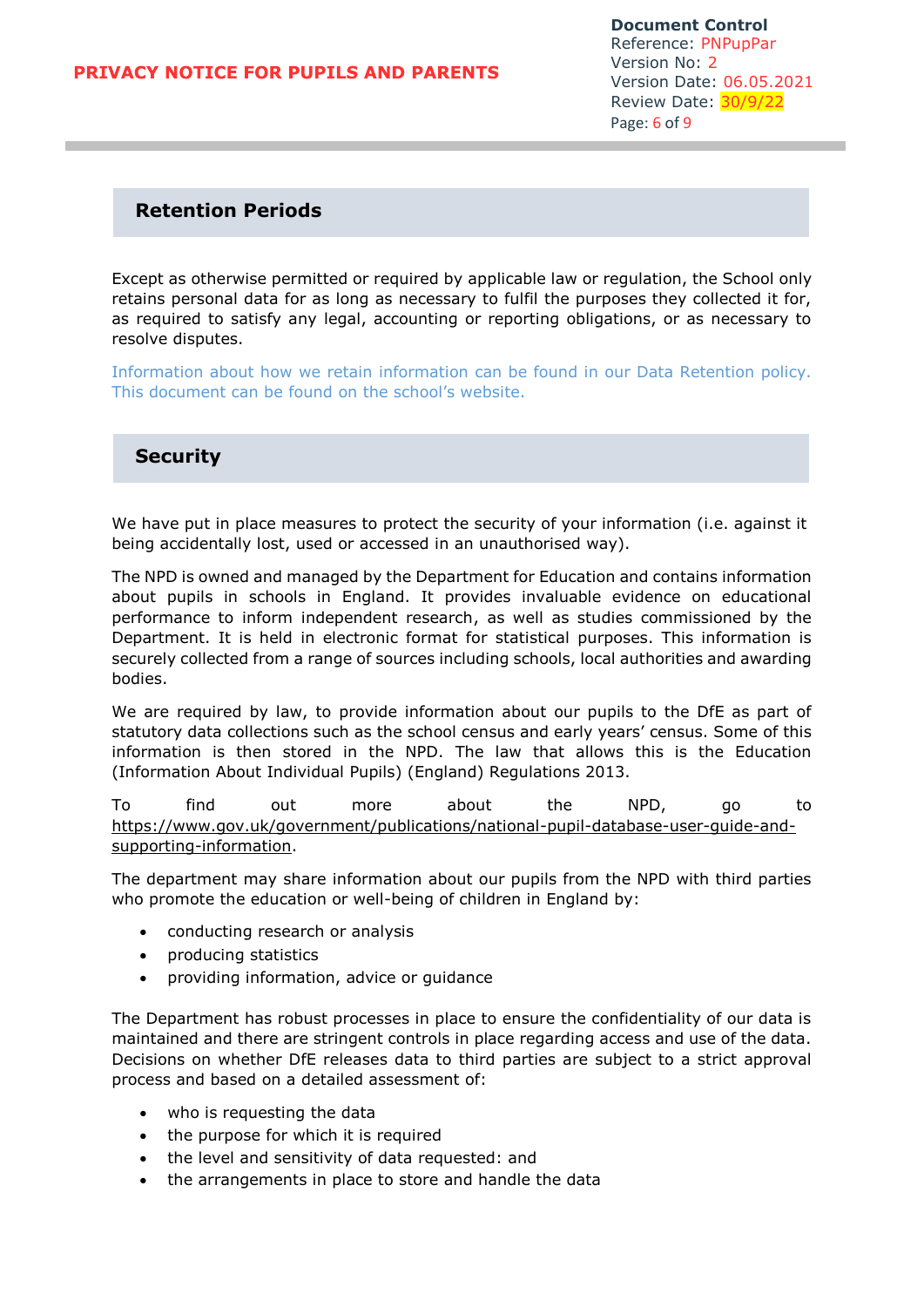**Document Control** Reference: PNPupPar Version No: 2 Version Date: 06.05.2021 Review Date: 30/9/22 Page: 7 of 9

To be granted access to pupil information, organisations must comply with strict terms and conditions covering the confidentiality and handling of the data, security arrangements and retention and use of the data.

For more information about the department's data sharing process, please visit: <https://www.gov.uk/data-protection-how-we-collect-and-share-research-data>

## **Requesting Access to your Personal Data**

For information about which organisations the department has provided pupil information, (and for which project), please visit the following website: <https://www.gov.uk/government/publications/national-pupil-database-requests-received>

To contact DfE:<https://www.gov.uk/contact-dfe> Under data protection legislation, parents and pupils have the right to request access to information about them that we hold. To make a request for your personal information, contact the Head Teacher.

### **Right to Withdraw Consent**

We may need to request specific information from you to help us confirm your identity and ensure your right to access the information (or to exercise any of your other rights). This is another appropriate security measure to ensure that personal information is not disclosed to any person who has no right to receive it.

If you want to request information, please see our Subject Access Request policy, for the procedures we take.

### **Contact**

In circumstances where you may have provided your consent to the collection, processing and transfer of your personal information for a specific purpose, you have the right to withdraw your consent for that specific processing at any time. To withdraw your consent, please contact the Head Teacher. Once we have received notification that you have withdrawn your consent, we will no longer process your information for the purpose or purposes you originally agreed to, unless we have another legitimate basis for doing so in law.

If you would like to discuss anything within this privacy notice or have a concern about the way we are collecting or using your personal data, we request that you raise your concern with the Head Teacher in the first instance.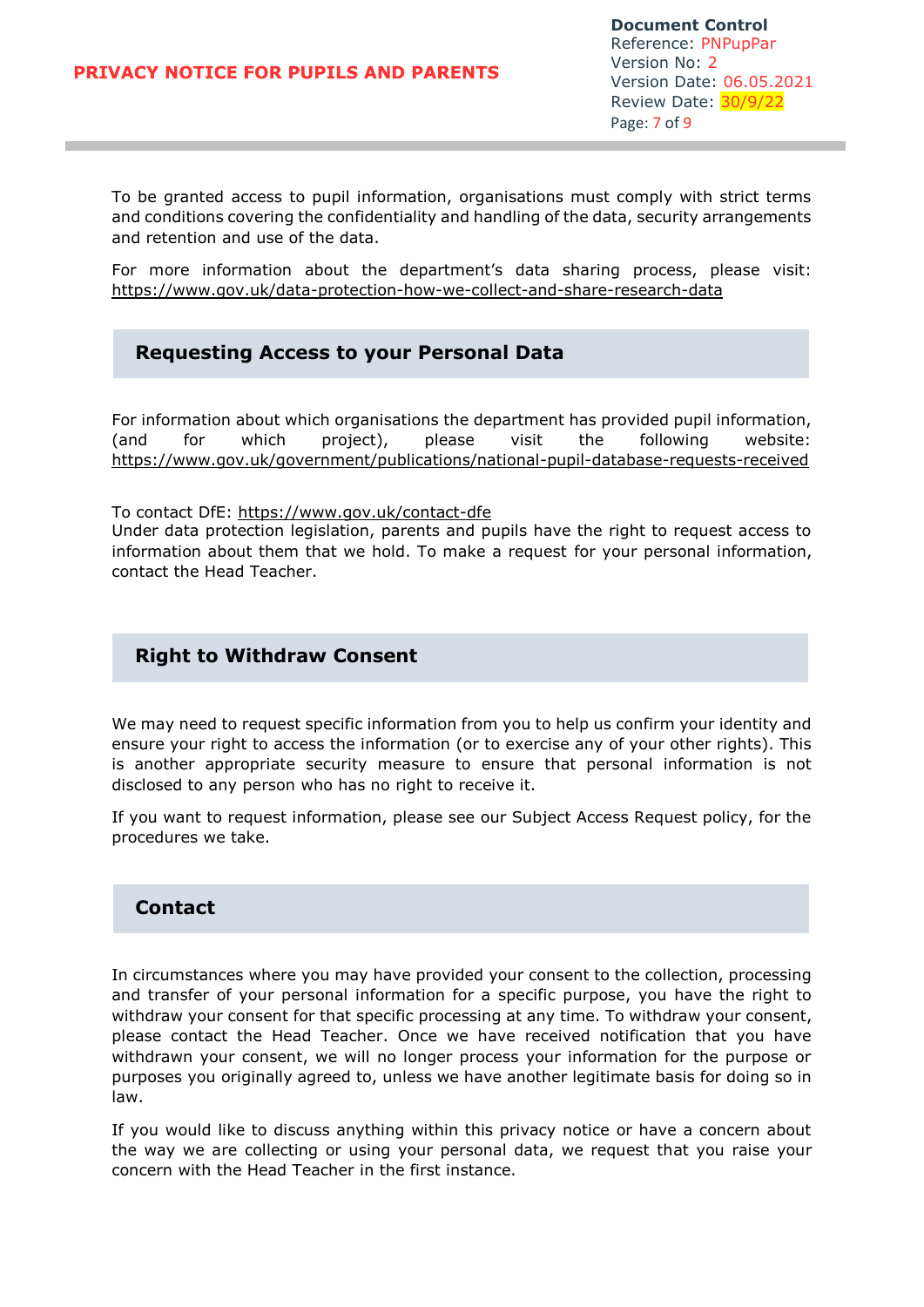**Document Control** Reference: PNPupPar Version No: 2 Version Date: 06.05.2021 Review Date: 30/9/22 Page: 8 of 9

We have appointed a data protection officer (DPO) to oversee compliance with data protection and this privacy notice. If you have any questions about how we handle your personal information which cannot be resolve by the Head Teacher, then you can contact the DPO on the details below: